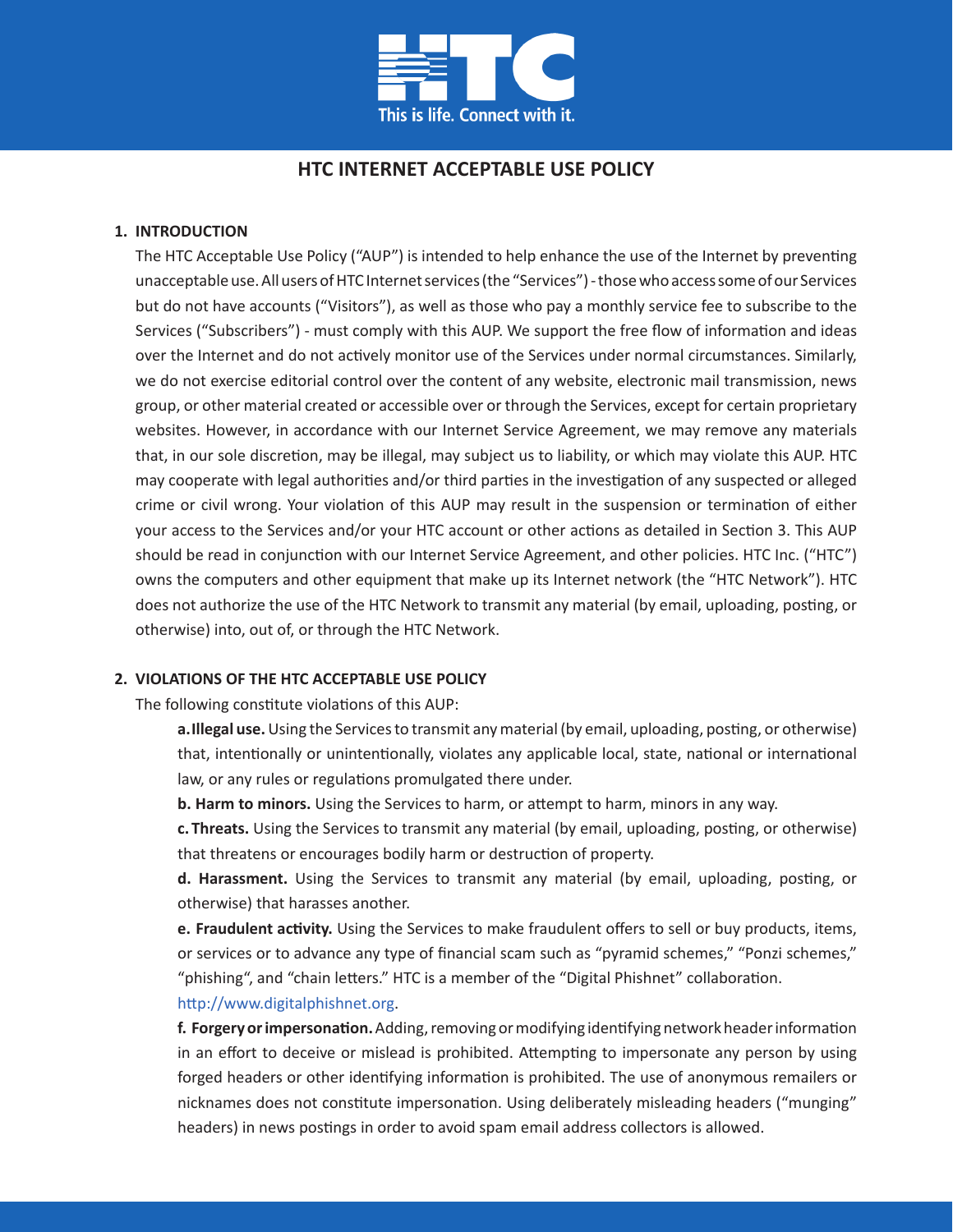**g. Unsolicited commercial email/Unsolicited bulk email.** HTC holds any subscriber utilizing email through an HTC email account to these Terms and Conditions: SCCOAST.net Email Terms and Conditions.

**h. Unauthorized access.** Using the Services to access, or to attempt to access, the accounts of others, or to penetrate, or attempt to penetrate, security measures of HTC or another entity's computer software or hardware, electronic communications system, or telecommunications system, whether or not the intrusion results in the corruption or loss of data.

**i. Copyright or trademark infringement.** Using the Services to transmit any material (by email, uploading, posting, or otherwise) that infringes any copyright, trademark, patent, trade secret, or other proprietary rights of any third party, including, but not limited to, the unauthorized copying of copyrighted material, the digitization and distribution of photographs from magazines, books, or other copyrighted sources, and the unauthorized transmittal of copyrighted software Digital Millennium Copyright Act . HTC is registered under the Digital Millennium Copyright Act of 1998; http://www.copyright.gov/legislation/dmca.pdf.

**j.** Collection of personal data. Using the Services to collect, or attempt to collect, personal information about third parties without their knowledge or consent.

**k. Reselling the services.** Reselling the Services without the authorization of HTC.

**l. Network disruptions and unfriendly activity.** Knowingly or unknowingly using the Services for any activity which adversely affects the ability of other people or systems to use HTC Services or the Internet. This includes "denial of service" (DoS) attacks against another network host or individual user. Interference with or disruption of other network users, network services or network equipment is prohibited. It is the Subscriber's responsibility to ensure that their network is configured in a secure manner. A Subscriber may not, through action or inaction, allow others to use their network for illegal or inappropriate actions. A Subscriber may not permit their network, through action or inaction, to be configured in such a way that gives a third party the capability to use their network in an illegal or inappropriate manner.

**m. News.** HTC Subscribers should use their best judgment when posting to any newsgroup. Many groups have charters, published guidelines, FAQs, or "community standards" describing what is and is not considered appropriate. Usenet can be a valuable resource if used properly. The continued posting of off- topic articles is prohibited. Commercial advertisements are off-topic in most newsgroups, especially regional groups not specifically named for such. The presence of such articles in a group is not indicative of the group's "intended" use. Please familiarize yourself with basic Usenet netiquette before posting to a newsgroup. HTC considers "multi-posting" to 10 or more groups within a two week sliding window to be excessive. HTC servers currently limit the number of allowable "cross-posts" to 9. HTC Subscribers may not cancel messages other than their own messages. A Subscriber may cancel posts forged in that Subscriber's name. We may cancel any postings which violate this AUP.

**n. Long Connections and Multiple Logins.** Using a personal account for high volume or commercial use is prohibited. The Services are intended for periodic, active use of email, newsgroups, file transfers, Internet chat, games, and browsing the World Wide Web. Subscribers may stay connected so long as they are actively using that connection for the above purposes. Subscribers may not use the Services on a standby or inactive basis in order to maintain a connection. Pinging is expressly prohibited. Accordingly, HTC maintains the right to terminate any member's connection following any extended period of inactivity as determined by HTC.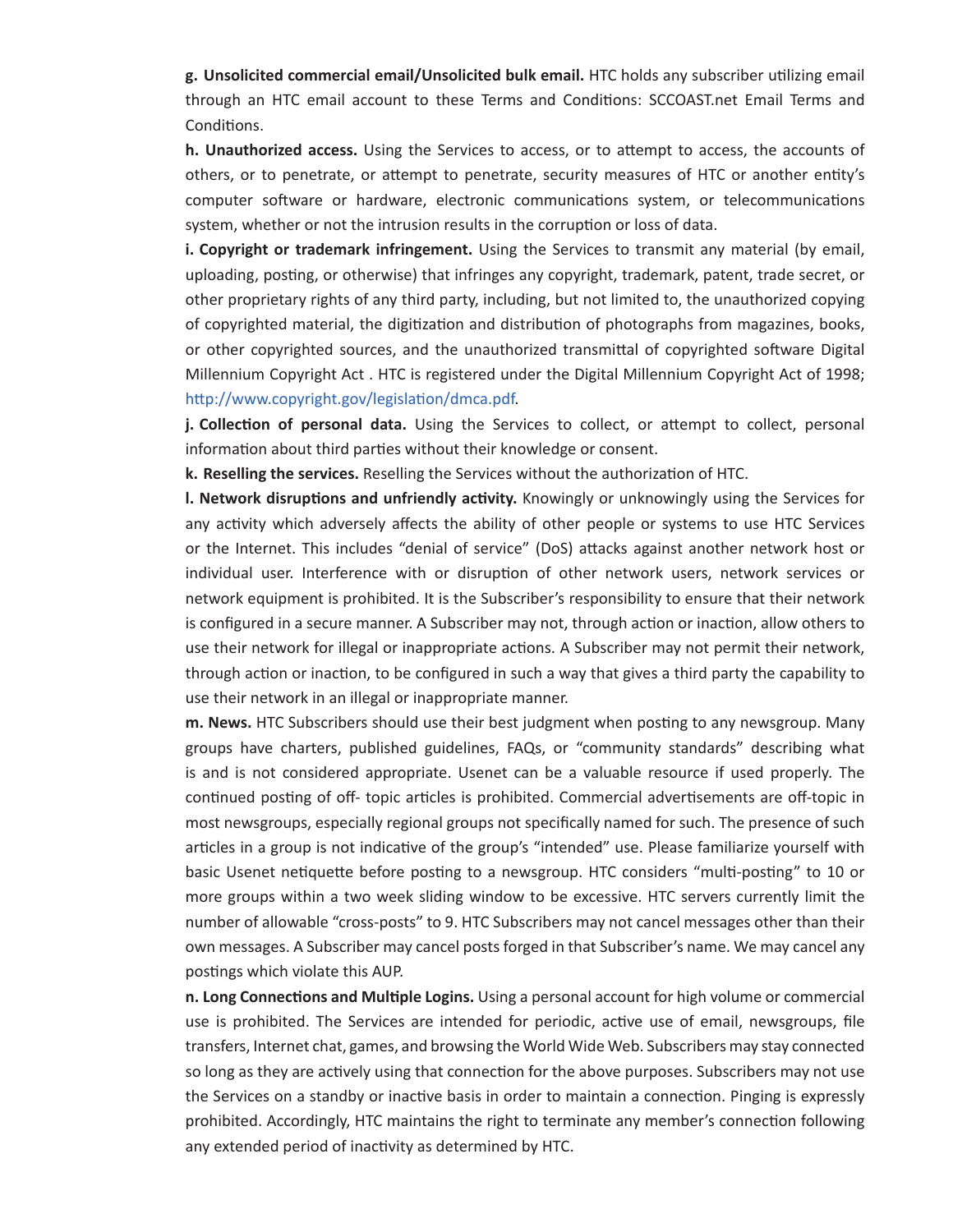#### **o. Intentionally left blank.**

**p. E-mail Size and E-mail left on Server.** HTC holds any subscriber utilizing email through an HTC email account to these Terms and Conditions: SCCOAST.NET Email Terms and Conditions.

**q. Account Inactivity.** After a period of inactivity, HTC reserves the right to disable or terminate a user's email account. Email accounts that have not been logged into for four consecutive months will be considered dormant. Dormant accounts will no longer receive email. Customers may be able to retrieve emails from a dormant account for an extended period of time as determined by HTC. Dormant accounts will subsequently be deleted after a period of time determined by HTC. Customers may request by a phone call to technical support that dormant accounts be reactivated, and this may be permitted if the account has not been deleted.

**r. Computer Requirements.** I agree that each Computer using HTC Internet Service will need to meet certain minimum hardware and software requirements that will be specified for the Service, and that such requirements may be changed from time to time by HTC. If my computer does not meet these minimum hardware and software requirements HTC has no responsibility to support, maintain or repair any equipment or service that I elect to use in connection with HTC Internet Service. For assistance with technical problems I will refer to the relevant third party support information.

**s. Technical Support.** HTC Technical Support is provided to current customers on a 24 hour, 7 days a week basis. This Technical Support will include assistance to ensure proper delivery of high speed internet connectivity to the customer premise. Additional support for third party services, software, and applications will not be provided however, directions on how to receive support from these third party entities may be provided. Further, if a customer is notified regarding any of the above violations by the Internet Security/Abuse Response Team at HTC, either via email from abuse@sccoast.net or Internet@htcinc.net to the customer's mailbox or by direct telephone contact by an HTC representative, or the customer discovers on their own or through any other means, that the customer themselves or any third party under his/her control (including his/her customers and their authorized users) described herein or contained in any of the HTC Policies, and SCCOAST.NET Email Terms and Conditions the customer will take whatever steps are necessary to stop such activity, and prevent repeat violations by the offending party. The customer will respond to all violations reported by the HTC Abuse Response Team within one business day of the violation being reported, and will have put a stop to the activity within 24 hours of the violation first being reported. If a single party is responsible for multiple violation reports that are sent to the customer by the Abuse Response Team, only a single response from the customer back to Abuse Response Team is required, provided that the customer has taken whatever action was necessary to stop the current violation and prevent future repeat violations by the offending party. If, after the customer has notified HTC that the customer has taken action to prevent future violations as outlined in HTC Policies and SCCOAST.NET Email Terms and Conditions but is found in violation again and is found accessing the network, HTC may consider this a breach of HTC system integrity. HTC reserves the right to deal with this situation as detailed in the "Special Cases" paragraph of the Privacy Policy, outlined in the Digital Millennium Copyright Act.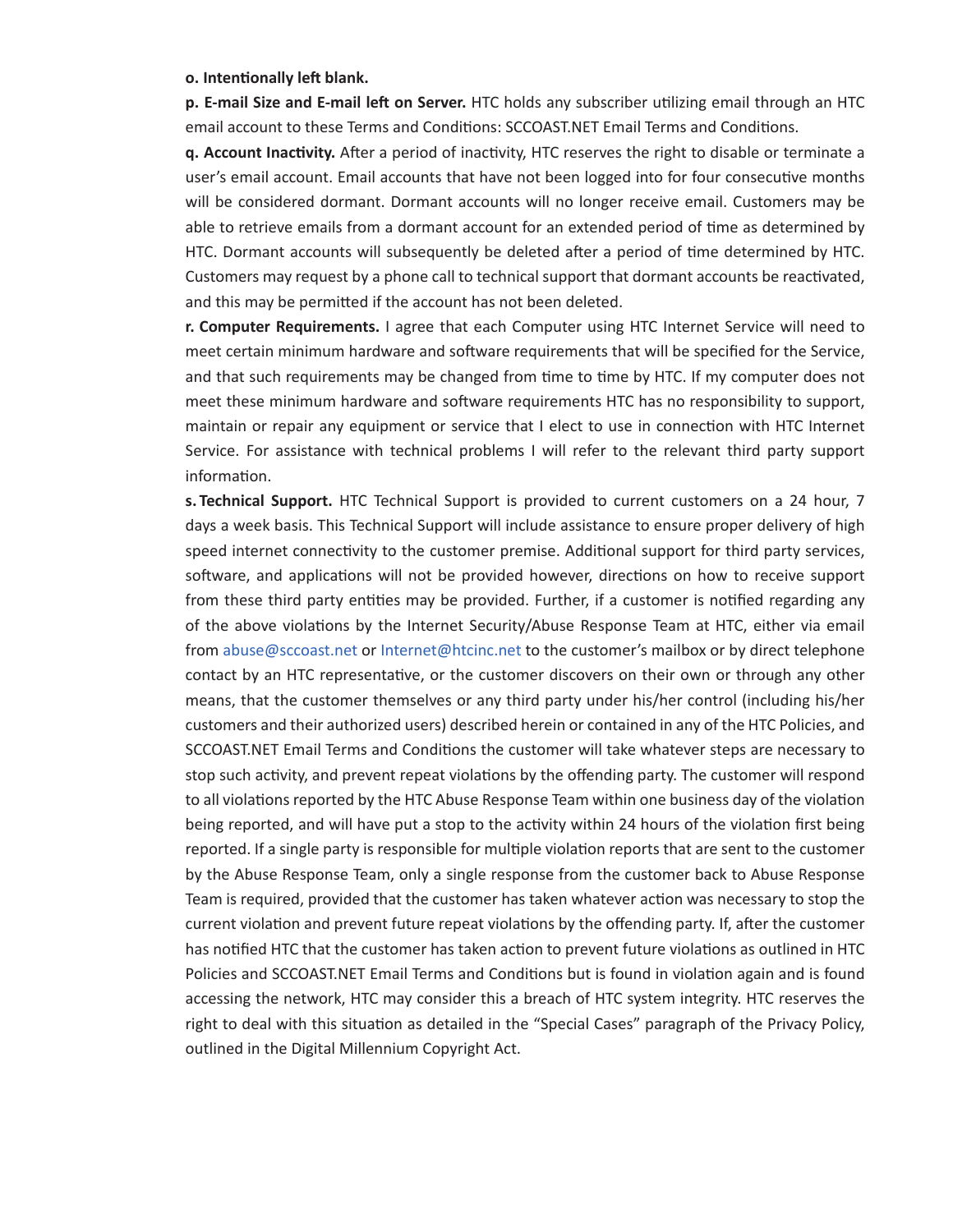## **3. REPORTING VIOLATIONS OF THE HTC AUP**

HTC requests that anyone who believes that there is a violation of this AUP direct the information to Director-Abuse Department, at: abuse@sccoast.net. If available, please provide the following information:

- · The IP address used to commit the alleged violation
- · The date and time of the alleged violation, including the time zone or offset from GMT
- · Evidence of the alleged violation

Email with full header information provides all of the above, as do syslog files. Other situations will require different methods of providing the above information. HTC may take any one or more of the following actions in response to complaints:

- · Issue warnings: written or verbal
- · Suspend the Subscriber's newsgroup posting privileges
- · Suspend the Subscriber's account
- · Terminate the Subscriber's account
- · Bill the Subscriber for administrative costs and/or reactivation charges
- · Bring legal action to enjoin violations and/or to collect damages, if any, caused by violations.

## **4. REVISIONS TO THIS ACCEPTABLE USE POLICY**

HTC reserves the right to revise, amend, or modify this AUP, our Internet Service Agreement, our other policies and agreements, and email services TOS at any time and in any manner. Notice of any revision, amendment, or modification will be posted in accordance with the Internet Service Agreement.

## **5. NETWORK MANAGEMENT AND TESTING**

HTC manages its network with the goal of delivering a fast, safe and uncompromised broadband Internet experience to all of its customers. But, high-speed bandwidth and network resources are not unlimited. Managing the network is essential for the promotion of the best possible broadband Internet experience by all of HTC's customers. The company uses reasonable network management and test practices that are consistent with industry standards. In addition, HTC is required by the FCC to test a random set of customers for speed and latency periodically during the year. By using this service, the customer agrees to allow the HTC to perform these tests.

HTC tries to use tools and technologies that are minimally intrusive and, in its independent judgment guided by industry experience, among the best in class. Of course, the company's network management practices will change and evolve along with the uses of the Internet and the challenges and threats on the Internet.

*HTC, Inc.© 2000. All Rights Reserved Revised October 2021*